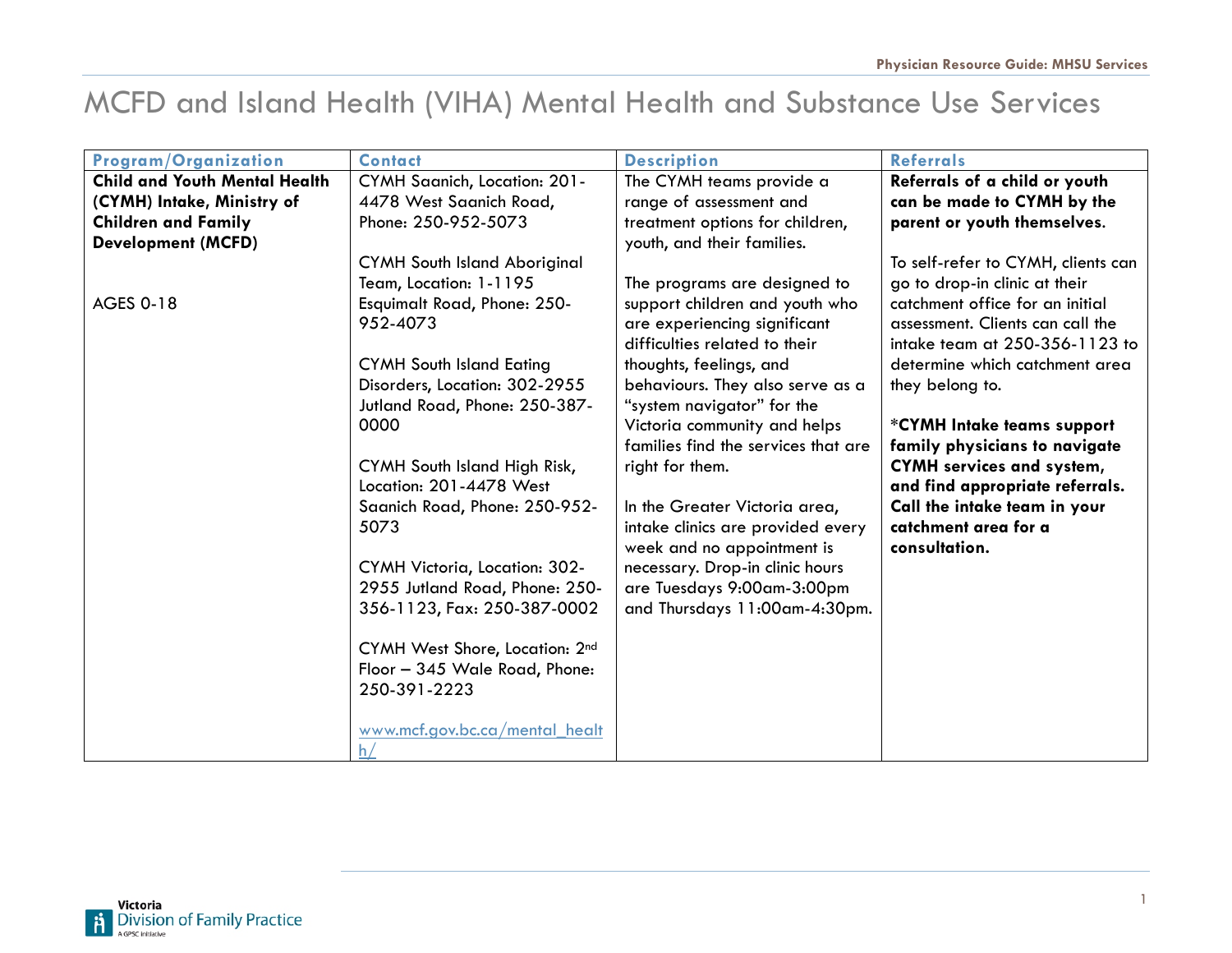| <b>Program/Organization</b>                                                                                                                                                              | <b>Contact</b>                                                                                                                                                                              | <b>Description</b>                                                                                                                                                                                                                                                                                                                  | <b>Referrals</b>                                                                                                                                                                                                                                                                                     |
|------------------------------------------------------------------------------------------------------------------------------------------------------------------------------------------|---------------------------------------------------------------------------------------------------------------------------------------------------------------------------------------------|-------------------------------------------------------------------------------------------------------------------------------------------------------------------------------------------------------------------------------------------------------------------------------------------------------------------------------------|------------------------------------------------------------------------------------------------------------------------------------------------------------------------------------------------------------------------------------------------------------------------------------------------------|
| <b>Child, Youth and Family Mental</b><br>Health (CYFMH) Intake, Island<br>Health (VIHA)<br>Inpatient services AGES 6-16<br>Outpatient services AGES 0-18<br>(age 19 for patients already | Phone: 250-519-6794 or 250-<br>519-6720<br>Fax: 250-519-6789<br>www.viha.ca/cyf mental health/                                                                                              | Island Health has a variety of<br>services and programs for<br>children and youth with mental<br>health and substance use issues.<br>A fundamental criterion for<br>intake is that the child or youth's                                                                                                                             | To make a referral to CYFMHS,<br>fax a completed referral form to<br>250-519-6789 (see appendix<br>for referral form).<br>To discuss a potential referral or<br>obtain more information about                                                                                                        |
| provided services)                                                                                                                                                                       |                                                                                                                                                                                             | mental health needs have<br>exceeded the resources of their<br>community, including MCFD<br>CYMH services (see next entry).                                                                                                                                                                                                         | services, contact CYFMHS Intake<br>at 250-519-6794 or 250-519-<br>6720.                                                                                                                                                                                                                              |
| <b>Child and Youth Mental Health</b><br><b>Urgent Psychiatric Consult</b>                                                                                                                | Phone: 250-727-4212<br>Child, Youth and Family<br>Ambulatory Clinic at VGH or the                                                                                                           | This service is available for<br>children up to age 17 with urgent<br>mental health concerns who                                                                                                                                                                                                                                    | Physicians can make referrals by<br>contacting the mental health crisis<br>nurse at 250-727-4212, who will                                                                                                                                                                                           |
| <b>AGES 0-16</b>                                                                                                                                                                         | Anscomb Program at the Queen<br>Alexandra Centre for Children's<br>Health<br>www.viha.ca/cyf mental health/<br>crisis svcs/chr mentalhealth upc.<br>htm                                     | would benefit from a one-time<br>psychiatric evaluation, related to<br>issues such as early psychosis,<br>severe depression or anxiety,<br>suicidal ideation or deterioration<br>in a child's functioning. Services<br>include psychiatric consult,<br>assessment, and treatment<br>recommendations for the<br>referring physician. | screen, triage and, on occasion,<br>re-direct referrals to more<br>appropriate resources. Consults<br>are only accepted for children<br>and youth living within the<br>Capital Regional District and the<br>Gulf Islands.<br>Priority is given to those with no<br>previous psychiatric involvement. |
| <b>Discovery Youth &amp; Family</b><br>Substance Use Services Intake,<br><b>Island Health (VIHA)</b><br>AGES 13-19                                                                       | Phone: 250-519-5313, Fax:<br>250-519-5314<br>Location: Esquimalt Health Unit,<br>530 Fraser Street, 2nd Floor,<br>Hours: 8:30am-4:30pm<br>www.viha.ca/youth-substance-<br>use/discovery.htm | Discovery works to assist youth<br>and/or their families to reduce<br>the harms associated with<br>substance use and related issues.                                                                                                                                                                                                | Referrals can be made by<br>physicians, school workers,<br>community service providers, or<br>by clients and families, by calling<br>the Intake Worker at 250-519-<br>5313. A referral form is also<br>available and can be faxed to<br>250-519-5314 (see appendix<br>for referral form).            |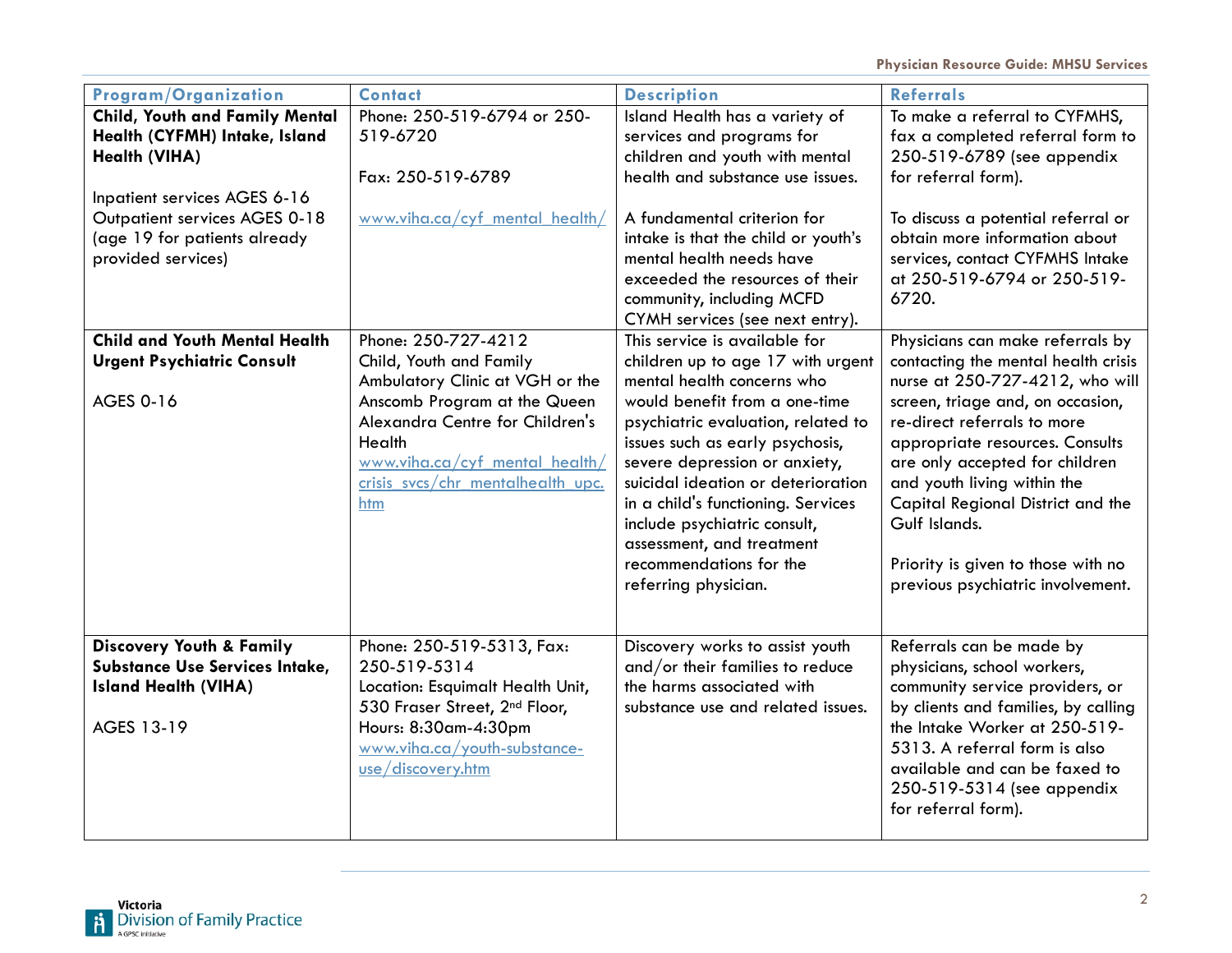| Program/Organization               | <b>Contact</b>                    | <b>Description</b>                 | <b>Referrals</b>                    |
|------------------------------------|-----------------------------------|------------------------------------|-------------------------------------|
| <b>Integrated Mobile Crisis</b>    | Access through VI Crisis Line: 1- | IMCRT provides short-term          | Access is through the Vancouver     |
| <b>Response Team (IMCRT)</b>       | 888-494-3888                      | support and stabilization in order | Island Crisis Line at 1-888-494-    |
|                                    | www.viha.ca/mhas/locations/vict   | to manage the crisis and ensure    | 3888. Physicians and other          |
| <b>ALL AGES</b>                    | oria gulf/imcrt.htm               | continuity of care between the     | mental health professionals may     |
|                                    |                                   | initial intervention and the       | access the team directly through    |
|                                    |                                   | involvement of follow-up services. | a confidential pager number         |
|                                    |                                   |                                    | (provided by the Crisis Line upon   |
|                                    |                                   |                                    | request). Other access is through   |
|                                    |                                   | IMCRT operates from 1:00 p.m.      | the police.                         |
|                                    |                                   | to midnight 7 days a week.         |                                     |
|                                    |                                   |                                    |                                     |
| <b>Mental Health and Substance</b> | <b>Mental Health Services</b>     | MHSU provides a range of           | Adult MHSU Intake is the central    |
| Use Intake, Island Health          | Phone: 250-519-3485               | services. If you are unsure what   | intake service for all Island       |
| (VIHA)                             | Fax: 250-381-3222                 | program to refer to, call to       | Health adult MHSU programs          |
|                                    |                                   | consult with an Intake worker at   | that require referral from a        |
| AGES 19+                           | <b>Substance Use Services</b>     | MH Services (250-519-3485) or      | family physician or nurse           |
|                                    | Phone: 250-213-4444               | SU services (250-213-4444).        | practitioner (unless access and     |
|                                    | Fax: 250-213-4445                 |                                    | referral information is             |
|                                    | http://www.viha.ca/mhas/locati    |                                    | otherwise specified in the          |
|                                    | ons/victoria gulf/intake.htm      |                                    | listing). The intake service        |
|                                    |                                   |                                    | provides screening, assessment,     |
|                                    |                                   |                                    | treatment recommendations, and      |
|                                    |                                   |                                    | referrals to Island Health services |
|                                    |                                   |                                    | and external community              |
|                                    |                                   |                                    | programs in the Victoria area.      |
|                                    |                                   |                                    |                                     |

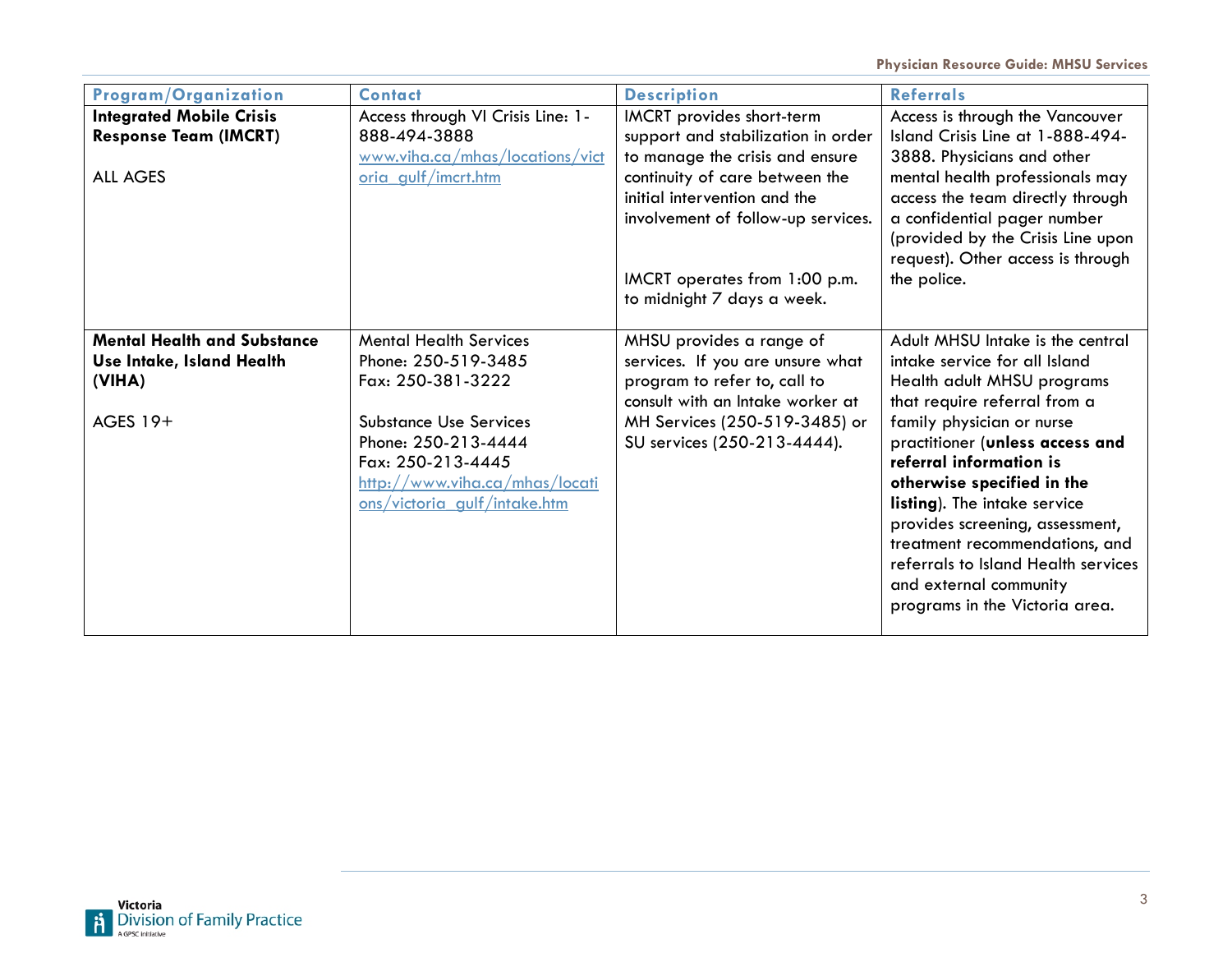## Community Mental Health and Substance Use Services

| Organization                          | <b>Contact</b>                      | <b>Description</b>                         | <b>Referral and Costs</b>         |
|---------------------------------------|-------------------------------------|--------------------------------------------|-----------------------------------|
| <b>AIDS Vancouver Island (AVI)</b>    | Phone: 250-384-2366                 | AVI provides integrated services           | Clients can self-refer by         |
|                                       | Toll free Infoline: 1-800-665-      | to individuals with HIV/AIDS               | dropping into the clinic.         |
| AGES 19+                              | 2437                                | and/or hepatitis C, tuberculosis           |                                   |
|                                       | Harm Reduction Services (3-         | and other communicable diseases            | No cost.                          |
| Those under 19 years of age will      | 10pm): 250-889-0268                 | through education, advocacy and            |                                   |
| be accepted for intake and            | Mobile Harm Reduction (Wed-         | support.                                   |                                   |
| referred to other services            | Sun 12-4pm): 250-896-2849           | Services include:                          |                                   |
| targeted to youth.                    | www.avi.org                         | Confidential Information Line<br>$\bullet$ |                                   |
|                                       |                                     | Short-term counselling<br>$\bullet$        |                                   |
|                                       | $3rd$ floor - Access Health Centre, | Advocacy, support, and<br>$\bullet$        |                                   |
|                                       | 713 Johnson St, Victoria            | education                                  |                                   |
|                                       |                                     | Weekly drop-in medical clinic<br>$\bullet$ |                                   |
|                                       |                                     | Men's Wellness Program for<br>$\bullet$    |                                   |
|                                       |                                     | men who have sex with men                  |                                   |
|                                       |                                     | Harm reduction services &                  |                                   |
|                                       |                                     | drug related support                       |                                   |
|                                       |                                     | services, including referral               |                                   |
|                                       |                                     | and assistance navigating                  |                                   |
|                                       |                                     | social and health care                     |                                   |
|                                       |                                     | systems                                    |                                   |
| <b>Alcohol &amp; Drug Information</b> | Phone: 1-800-663-1441               | Anonymous, confidential,                   | Clients can self-refer by calling |
| and Referral Service                  | www.bc211.ca                        | multilingual $24/7$ help line to           | 1-800-663-1441in BC, or           |
|                                       |                                     | resources, supports and referrals          | visiting the website.             |
| <b>ALL AGES</b>                       |                                     | to treatments and counsellors              |                                   |
|                                       |                                     | across the province.                       | No cost.                          |
|                                       |                                     |                                            |                                   |

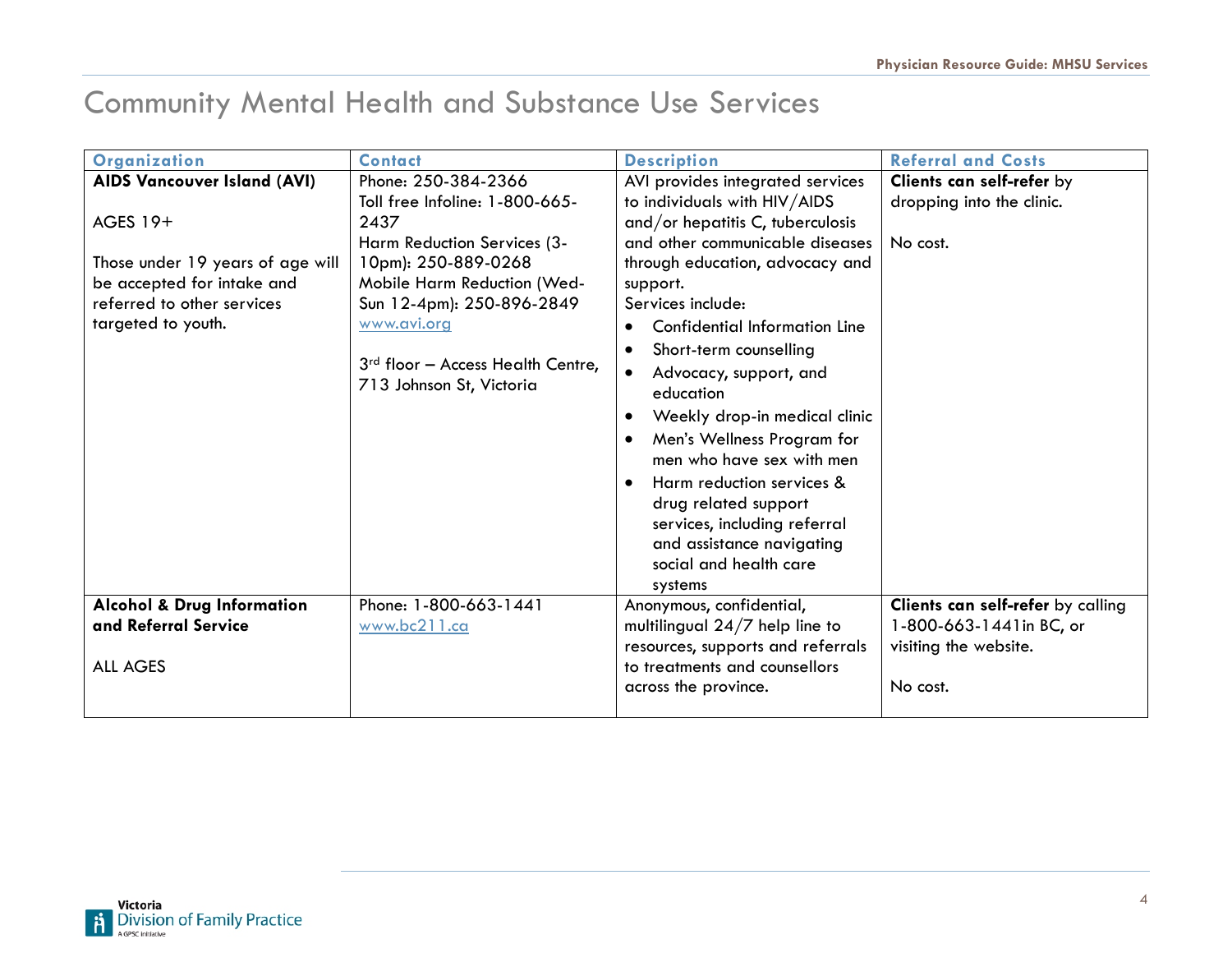| Organization                                                                       | <b>Contact</b>                                                                                              | <b>Description</b>                                                                                                                                                                                                                                                                                                                                                                                                                                  | <b>Referral and Costs</b>                                                                                                                                      |
|------------------------------------------------------------------------------------|-------------------------------------------------------------------------------------------------------------|-----------------------------------------------------------------------------------------------------------------------------------------------------------------------------------------------------------------------------------------------------------------------------------------------------------------------------------------------------------------------------------------------------------------------------------------------------|----------------------------------------------------------------------------------------------------------------------------------------------------------------|
| Alcoholics Anonymous (AA)<br><b>ALL AGES</b>                                       | Help Line: 250-383-7744<br>Office: 250-383-0415<br>www.aavictoria.ca<br>#8-2020 Douglas Street,<br>Victoria | AA is an organization not allied<br>with any particular sects,<br>denomination, political institution<br>or organization, that supports<br>people to stay sober, help others<br>do the same, and recover from<br>alcoholism.                                                                                                                                                                                                                        | Clients can self-refer by calling<br>the help line for support and<br>information at 250-383-7744.<br>Check the website for meeting<br>days/times.<br>No cost. |
| <b>Beacon of Hope House (The</b><br><b>Salvation Army)</b><br>MALES AGED 13-18     | Phone: 250-381-9474<br>www.victoriahopehouse.ca                                                             | The Hope House is a six-bed<br>supportive residential recovery<br>facility for male youth and runs a<br>30, 60 or 90 day program<br>geared towards recovery from<br>addiction and life skills training.<br>Programming includes individual<br>and group counselling, anger<br>management, addiction<br>education and relapse<br>prevention strategies,<br>recreational activities, and much<br>more.                                                | Clients can self-refer by calling<br>the office or visiting the website<br>and filling out a form.<br>No cost.                                                 |
| Boys & Girls Club Services of<br><b>Greater Victoria</b><br>AGE VARIES PER PROGRAM | Phone: 250-384-9133<br>www.bgcvic.org<br>301-1195 Esquimalt Rd, Victoria                                    | Boys & Girls Club offers<br>programs and services to support<br>healthy development for children,<br>youth, families, and parents.<br>Programs include:<br><b>Supportive Recovery Care</b><br>Home Program (ages 13-19)<br>Youth Prenatal and Parenting<br>$\bullet$<br>Program (ages 15-21)<br>Youth justice programs for<br>$\bullet$<br>young offenders<br>Community homes for<br>vulnerable youth<br>Community clubs and camps<br>$(ages 5-12)$ | Clients & families can self-refer<br>to youth services by contacting:<br>Beth Diprose, 250-384-9133<br>ext. 204<br>Cost varies per program.                    |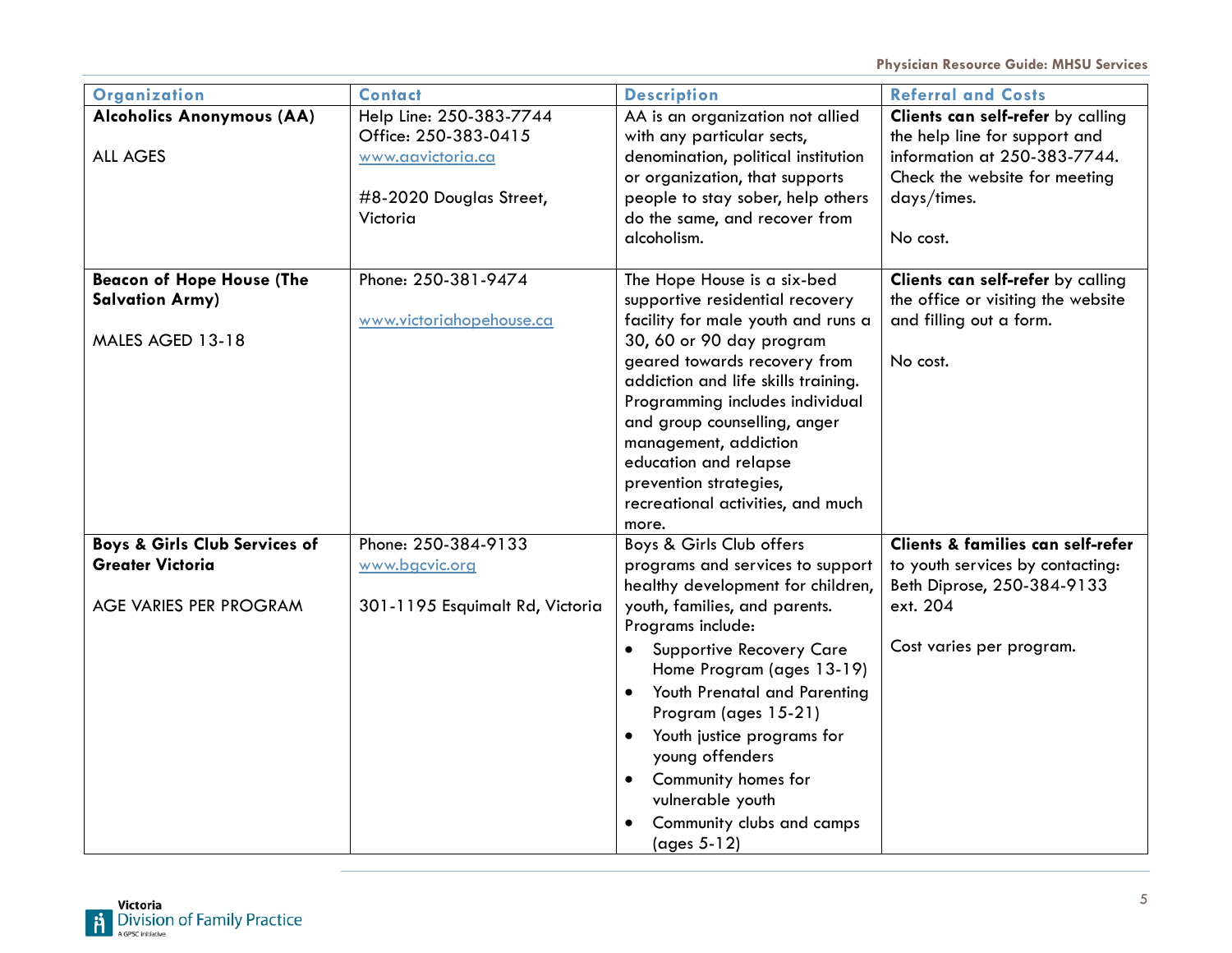| Organization                          | <b>Contact</b>                   | <b>Description</b>                      | <b>Referral and Costs</b>          |
|---------------------------------------|----------------------------------|-----------------------------------------|------------------------------------|
| <b>Narcotics Anonymous (NA)</b>       | Phone: 250-383-3553              | NA is an international,                 | Clients can self-refer. Meeting    |
|                                       | www.bcrna.ca                     | community-based association             | info can be found/confirmed by     |
| <b>ALL AGES</b>                       |                                  | providing support for people            | calling the South Vancouver        |
|                                       |                                  | with substance use and addiction        | Island Area Helpline Number        |
|                                       |                                  | issues.                                 | 250-383-3553 or by visiting the    |
|                                       |                                  |                                         | website and clicking on            |
|                                       |                                  |                                         | 'Meetings'.                        |
|                                       |                                  |                                         |                                    |
|                                       |                                  |                                         | No cost.                           |
|                                       |                                  |                                         |                                    |
|                                       |                                  |                                         |                                    |
| <b>NEED2: Suicide Prevention</b>      | Phone: 250-386-6328              | NEED2 works to prevent deaths           | Clients can self-refer by visiting |
| <b>Education &amp; Support</b>        | www.need2.ca                     | by suicide through community            | their website to see what services |
|                                       |                                  | programs and online presence.           | they provide.                      |
|                                       | 1524 Fort St, Victoria BC        | Programs include youthspace.ca,         |                                    |
|                                       |                                  | Suicide Education and Awareness         | Youthspace.ca (online chat for     |
|                                       |                                  | (SEA), and teaching mindfulness         | youth), SMS text chat: 778-783-    |
|                                       |                                  | in schools.                             | 0177                               |
|                                       |                                  |                                         |                                    |
|                                       |                                  |                                         | No cost.                           |
| <b>Pacific Centre Family Services</b> | Phone: 250-478-8357              | PCFSA provides a variety of             | Clients can self-refer to          |
| <b>Association (PCFSA)</b>            | www.pacificcentrefamilyservices. | counselling and substance use           | programs by calling the Centre.    |
|                                       | org                              | programs:                               |                                    |
| AGE VARIES PER PROGRAM                |                                  | <b>Affordable Counselling</b>           | Counselling fees on sliding scale. |
|                                       | 345 Wale Road, Victoria          | Program                                 |                                    |
|                                       |                                  | Substance Use Program (for<br>$\bullet$ |                                    |
|                                       |                                  | adults 19 and over; limited to          |                                    |
|                                       |                                  | West Shore, including View              |                                    |
|                                       |                                  | Royal, the Highlands,                   |                                    |
|                                       |                                  | Metchosin & Sooke)                      |                                    |
|                                       |                                  | Youth Services (for youth<br>$\bullet$  |                                    |
|                                       |                                  | ages 10-19; limited to West             |                                    |
|                                       |                                  | Shore) including counselling,           |                                    |
|                                       |                                  | crisis intervention, and family         |                                    |
|                                       |                                  | mediation/counselling                   |                                    |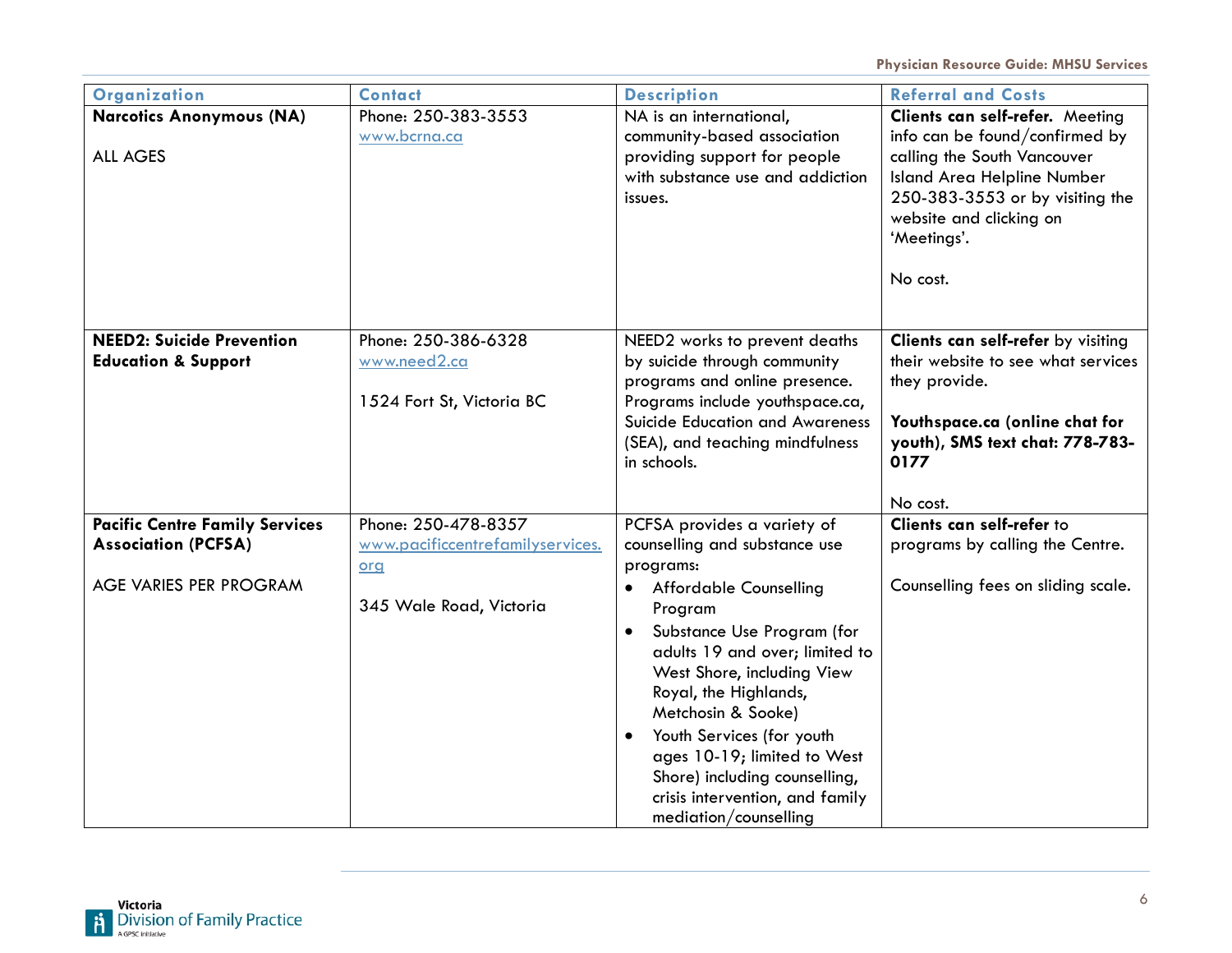| <b>Organization</b>                                                | <b>Contact</b>                                                            | <b>Description</b>                                                                                                                                                                                                                                                                                                                                                                                                                     | <b>Referral and Costs</b>                                                                                                                                                                                         |
|--------------------------------------------------------------------|---------------------------------------------------------------------------|----------------------------------------------------------------------------------------------------------------------------------------------------------------------------------------------------------------------------------------------------------------------------------------------------------------------------------------------------------------------------------------------------------------------------------------|-------------------------------------------------------------------------------------------------------------------------------------------------------------------------------------------------------------------|
| <b>Pandora Clinic</b><br>AGES 18+                                  | Phone: 250-294-6714<br>Fax: 250-294-6713<br>www.pandoraclinic.com         | The Pandora Clinic specializes in<br>the treatment of opiate<br>addiction. Reduction in illicit drug<br>use, infectious diseases, and                                                                                                                                                                                                                                                                                                  | Clients can self-refer by going<br>to the clinic Monday to Thursday,<br>9:00am-5:00pm.                                                                                                                            |
| At the discretion of the physician<br>for clients younger than 18. | 922 Pandora Ave, Victoria                                                 | crime are attainable through<br>treatment. Opiate substitution<br>therapy is not for all people who<br>are addicted to opiates and<br>therefore proper assessment is<br>essential prior to commencing<br>treatment.                                                                                                                                                                                                                    | No cost.                                                                                                                                                                                                          |
| <b>Peak House</b><br>AGES 13-18                                    | Intake Info: 1-604-253-6319<br>Office: 1-604-253-2187<br>www.peakhouse.ca | Peak House is a voluntary, ten<br>week, live-in, treatment program<br>for youth experiencing problems<br>with drugs, including alcohol.<br>They operate within the harm<br>reduction spectrum with a trauma<br>informed, client centered, and<br>social justice framework.<br>They do not offer detox services<br>and ask that clients abstain from<br>substance use for a minimum for<br>seven days prior to entering the<br>program. | Referrals are accepted from<br>counsellors in the community. To<br>find an Alcohol and Drug<br>counsellor, contact the Alcohol<br>and Drug Information and<br>Referral Service at 1-800-663-<br>1441.<br>No cost. |

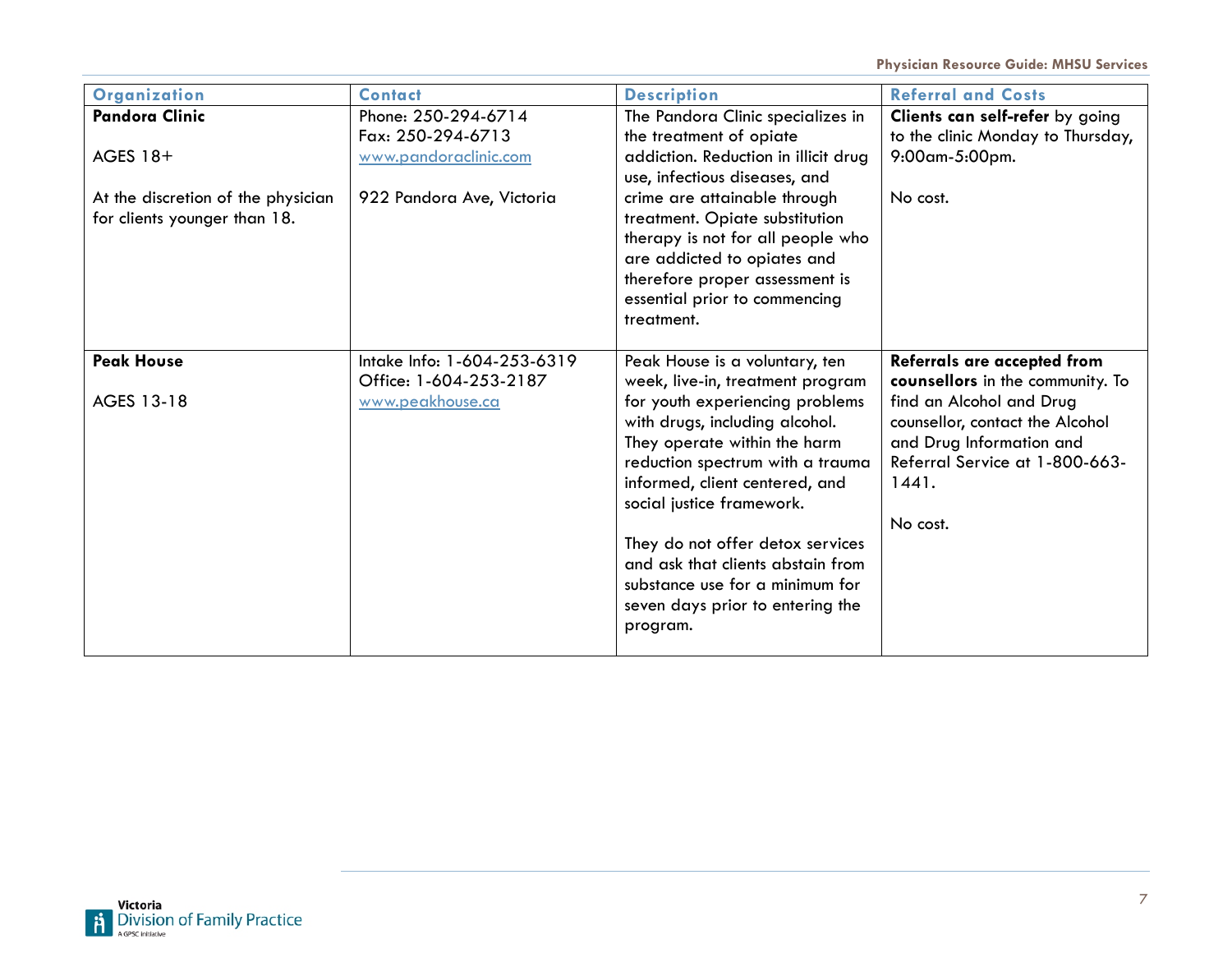| Organization                           | <b>Contact</b>           | <b>Description</b>                                                       | <b>Referral and Costs</b>         |
|----------------------------------------|--------------------------|--------------------------------------------------------------------------|-----------------------------------|
| <b>Umbrella Society for Addictions</b> | Phone: 250-380-0595      | Umbrella actively promotes                                               | Clients can self-refer by calling |
| & Mental Health                        | www.umbrellasociety.ca   | understanding, acceptance and                                            | the office or by sending an email |
|                                        |                          | support for people affected by                                           | to                                |
| <b>ALL AGES</b>                        | 901 Kings Road, Victoria | addiction and mental health                                              | wecanhelp@umbrellasociety.ca      |
|                                        |                          | issues through peer support                                              |                                   |
|                                        |                          | programs:                                                                |                                   |
|                                        |                          | System navigation to connect<br>$\bullet$<br>with clinical and community | No cost.                          |
|                                        |                          | services                                                                 |                                   |
|                                        |                          | General connectedness, to                                                |                                   |
|                                        |                          | provide additional support                                               |                                   |
|                                        |                          | outside of other services                                                |                                   |
|                                        |                          | Supporting the family<br>$\bullet$                                       |                                   |
|                                        |                          | Problem solving supports for<br>$\bullet$                                |                                   |
|                                        |                          | other life challenges                                                    |                                   |
| <b>Vancouver Island Crisis Line</b>    | Phone: 1-888-494-3888    | They also provide:                                                       | Anyone can call anytime, 24       |
|                                        | www.vicrisis.ca          | <b>Emotional support</b>                                                 | hours a day, 7 days a week for    |
|                                        |                          | Crisis intervention                                                      | risk management triage, support   |
|                                        |                          | Suicide prevention                                                       | and referral.                     |
|                                        |                          | services                                                                 | No cost.                          |
|                                        |                          | Information and referrals                                                |                                   |
|                                        |                          | Access to IMCRT                                                          |                                   |
|                                        |                          |                                                                          |                                   |
|                                        |                          | This Island Health contracted                                            |                                   |
|                                        |                          | service also maintains a                                                 |                                   |
|                                        |                          | database of support services                                             |                                   |
|                                        |                          | available throughout Vancouver<br>Island.                                |                                   |
|                                        |                          |                                                                          |                                   |

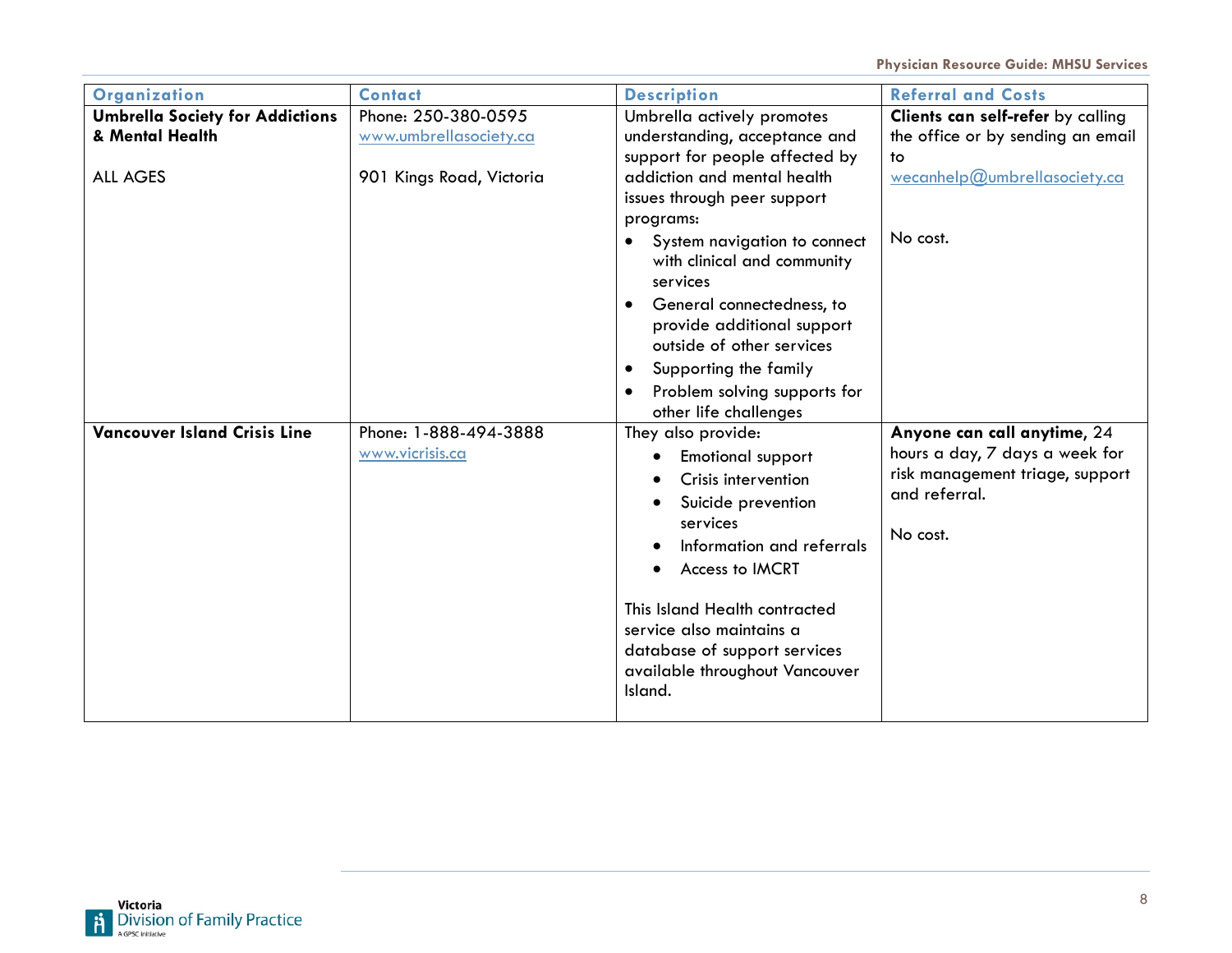| Organization                 | <b>Contact</b>                 | <b>Description</b>                                              | <b>Referral and Costs</b>                                |
|------------------------------|--------------------------------|-----------------------------------------------------------------|----------------------------------------------------------|
| Victoria Native Friendship   | Phone: 250-384-3211            | VNFC provides services to an                                    | Clients can self-refer by calling                        |
| Centre (VNFC)                | www.vnfc.ca                    | estimated 15,000 Aboriginal                                     | or dropping by the Centre during                         |
|                              |                                | people living off reserve in the                                | the following days/times:                                |
| AGE VARIES PER PROGRAM       | 231 Regina Avenue, Victoria BC | greater Victoria area, as well as                               | Monday to Friday                                         |
|                              |                                | the 5,000 residents from the First                              | 9:00 am - 10:45 am & 2:30 pm                             |
|                              |                                | Nations communities in the                                      | $-3:45$ pm                                               |
|                              |                                | southern Vancouver Island region.                               |                                                          |
|                              |                                | Services include:                                               |                                                          |
|                              |                                | <b>Aboriginal Early Intervention</b><br>Team                    | Cost varies per program, many<br>are offered at no cost. |
|                              |                                | <b>Addictions Counsellor (some</b><br>$\bullet$                 |                                                          |
|                              |                                | provided by an Elder),                                          |                                                          |
|                              |                                | <b>Mental Health Liaison</b>                                    |                                                          |
|                              |                                | Youth and family programs<br>$\bullet$                          |                                                          |
|                              |                                | Employment and career                                           |                                                          |
|                              |                                | services                                                        |                                                          |
|                              |                                | Arts and cultural programs                                      |                                                          |
| <b>Victoria Youth Clinic</b> | Phone: 250-383-3552            | The Victoria Youth Clinic is a                                  | Youth can self-refer by calling,                         |
|                              | Fax: 250-383-3502              | confidential primary health care                                | or by dropping in Monday to                              |
| AGES 12-24                   | www.victoriayouthclinic.ca     | service for youth aged 12 to 24<br>years. Counselling, support, | Thursday from 11am-5pm.                                  |
|                              | 533 Yates Street, Victoria BC  | advocacy, health and other                                      | Services are provided at no cost                         |
|                              | Hours: Monday to Thursday,     | services are provided by a team                                 | to youth and do not require a                            |
|                              | $11$ am-5:00pm                 | of doctors, nurses, counsellors,                                | Care Card.                                               |
|                              |                                | psychiatrists, outreach workers,                                |                                                          |
|                              |                                | medical office assistants and                                   |                                                          |
|                              |                                | managers.                                                       |                                                          |
|                              |                                |                                                                 |                                                          |